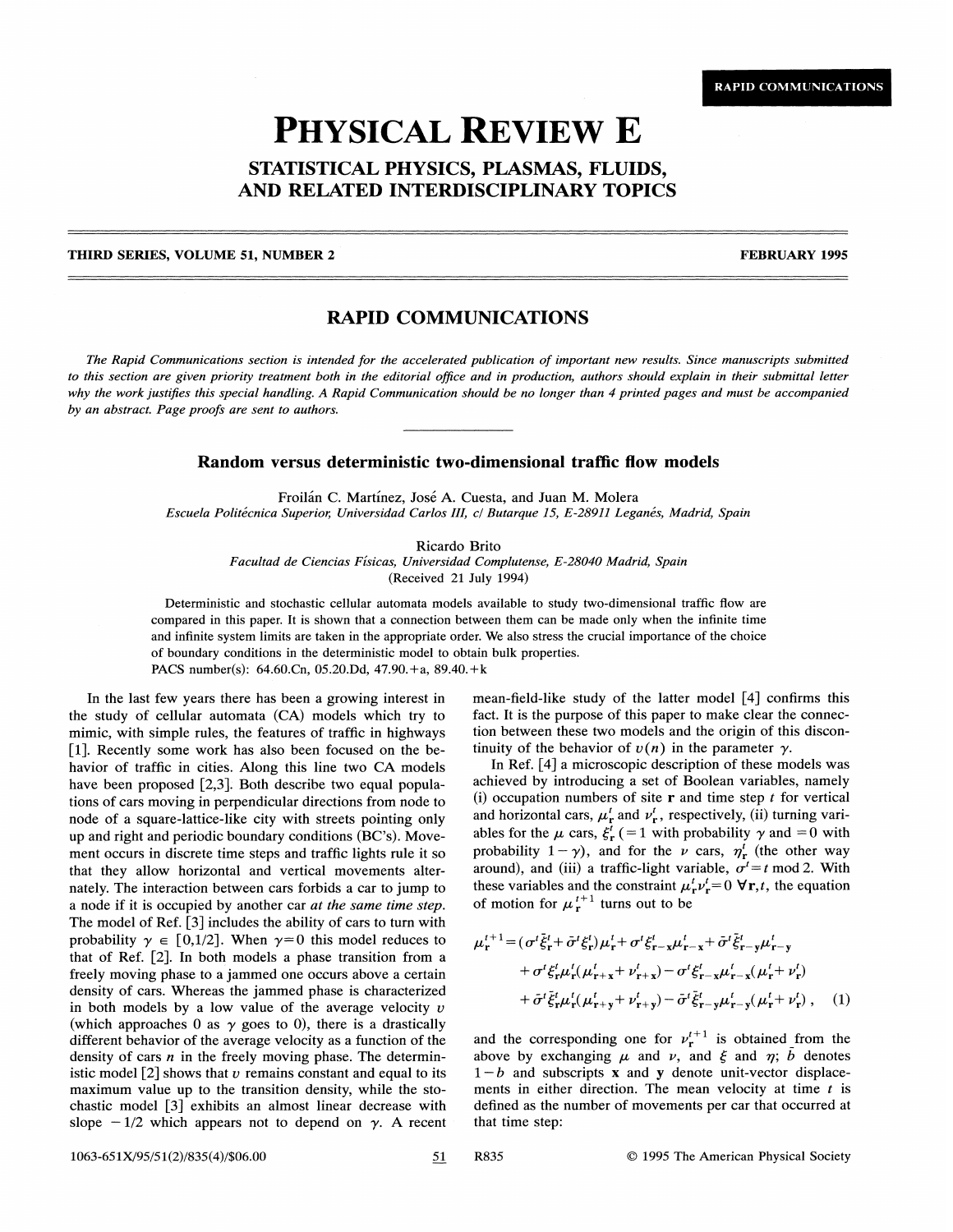$$
v(t) = \frac{1}{2N} \sum_{\mathbf{r}} \left\{ (\mu_{\mathbf{r}}^{t+1} - \mu_{\mathbf{r}}^t)^2 + (\nu_{\mathbf{r}}^{t+1} - \nu_{\mathbf{r}}^t)^2 \right\},
$$
  
=  $1 - \frac{1}{n} ([\mu^{t+1} \mu^t] + [\nu^{t+1} \nu^t])$ , (2)

where N is the total number of cars and  $[A^t] = L^{-2} \Sigma_r A_r^t$ , stands for the average over the lattice  $(L$  is the linear size of the city). Using Eq. (1) and assuming  $L \rightarrow \infty$  (so that we can take the random variables out of the brackets replaced by their averages):

$$
[\mu^{t+1}\mu^t] = \sigma^t {\bar{\gamma}}[\mu^t] + \gamma[\mu^t \mu^t_x] + \gamma[\mu^t \nu^t_x] + \bar{\sigma}^t {\gamma}[\mu^t] + \bar{\gamma}[\mu^t \mu^t_y] + \bar{\gamma}[\mu^t \nu^t_y], \quad (3)
$$

(and the counterpart for  $\nu$ ) and then  $\nu(t)$  can be written in terms of space correlations rather than time correlations. By breaking up correlations in the steady state  $([\mu^t \mu^t_{\mathbf{x}}] \sim [\mu^t][\mu^t_{\mathbf{x}}] = n^2/4)$  it was shown in [4] that, for large cities  $(L \rightarrow \infty)$ , Eq. (2) yields

$$
v(t) \sim (1-n)/2 \tag{4}
$$

in the low-density limit ( $n\rightarrow 0$ ), in good agreement with the simulations in the freely moving phase. The decorrelation assumption relies on the fact that the randomness favors the loss of memory of the system between successive car encounters (at least for dilute enough systems).

We face a paradox here when we try to compare this result with the simulations for  $\gamma = 0$  [2]. On the one hand, the above argument does not hold for this case since it makes explicit use of the randomness to justify the decorrelation; on the other hand, we see that the prediction obtained for the average velocity does not depend on  $\gamma$ , so in principle the argument should also apply to the deterministic case as a limit of vanishing randomness. Anyhow, the simulations of Ref. [2] are in strong disagreement with this result as they unquestionably show that  $v = 1/2$  ( $v = 1$  according to the normalization used in Ref.  $[2]$  in the whole freely moving phase. To sort out this question we have to gain a deeper insight into the procedure we are actually following to perform the calculations, and revise the validity of the decorrelation assumption.

In the deterministic model cars can move either vertically or horizontally but they cannot change direction under any circumstance. Randomness is then excluded, so a given initia1 condition evolves always in the same way. Therefore, for a finite  $L$ , any initial configuration must end up in one of two different asymptotic regimes: a jammed state in which all cars are stopped, or a periodic state. This is a simple consequence of the following: as the system has a finite number of different states and it evolves in a deterministic way, if the system does not jam, sooner or later it must reach a state in which it was before, and from then on the evolution is necessarily periodic. Clearly, the larger the system, the larger the average period (as illustrated in Fig. 4 of Ref. [2]). Notice that this does not hold for  $\gamma \neq 0$  (no matter how small  $\gamma$  is), because a given initial condition may evolve in many different ways, depending on the random variables. Asymptotically periodic states are then ruled out of this case. In the computer simulations reported in Refs. [2, 3] the relevant

quantities are computed once the asymptotic regime has been reached, and this makes a big difference between both cases: for  $y=0$  this means waiting until the time gets larger than the period of the system, which grows with the system size L; for  $\gamma \neq 0$  the time to reach the steady state is independent of  $L$  because in this case the system is explicitly diffusive —by virtue of the randomness, which means that there will be a finite relaxation time when  $L \rightarrow \infty$ .

In deriving Eq. (4) we have performed two operations: first, we have taken the limit  $L \rightarrow \infty$  ("thermodynamic limit") and second we have waited until the steady state is formed (we will henceforth call this procedure the LT limit). Instead, the simulations results have been obtained first waiting up to the steady state is formed and second extrapolating to the infinite system (we will henceforth call this procedure the TL limit). According to the above discussion, taking the LT or the TL limits makes no difference if  $\gamma \neq 0$ , but if  $y=0$ , which limit is being taken may yield different results. It is easy to understand why this is so: in the LT limit, the system will hardly reach a periodic regime (because the average period goes to infinity), whereas in the TL limit we are averaging precisely in the periodic regime (with maximum velocity according to Ref.  $[2]$ . With this in mind it is now clear that a connection between the  $\gamma \rightarrow 0$  limit of Eq. (4) and the  $\gamma=0$  model is to be expected *only* in the LT limit but never in the TL limit; therefore there is no contradiction between Eq. (4) and the results of Ref. [2].

In order to check whether Eq. (4) makes a correct prediction in the LT limit when  $\gamma=0$  we have performed simulations on the deterministic system at very low density (freely moving phase), where the decorrelation approximation is supposed to hold. In each run we compute  $v(t)$  averaged over a large set of randomly chosen initial conditions (each initial condition having the same probability). In Fig. 1 we have plotted, for  $L = 64$ , 128, and 256 and very small *n*, the function  $s(t) = \frac{\langle v(t) \rangle - 1}{2}$ , which in the limit  $n \rightarrow 0$ gives the slope of  $v(t)$ , as a function of n, for  $n = 0$  [notice that if Eq. (4) applies to  $\gamma=0$ ,  $s(t)$  should be  $-1/2$ , while if  $v(t) = 1/2$ ,  $s(t) = 0$ ]. This plot exhibits three striking features: two separated regimes, a discontinuity separating them at  $t = 2L$ , and a jump separating the first two time steps from the rest of the figure. All three deserve some comments.

First of all, we can see that for  $2 < t < 2L$  s(t) is time independent and very accurately equals  $-1/4$ . As it is different from 0, this result supports what we have been commenting on above, namely, that for  $\gamma=0$ , the TL and the LT limits lead to different results. In spite of that, the result is also in disagreement with the  $-1/2$  prediction of (4). We will comment on this point later. Secondly, there is a big jump at  $t = 2L$ , changing the slope from the value  $-1/4$  to almost 0. This feature reveals the strong influence of the periodic BC's in the synchronization of the system for  $\gamma=0$  (notice that, due to the traffic lights, a single car will take  $2L$  time steps to arrive at the site it started from). This figure is to be compared with Fig. 2, where we have plotted  $s(t)$  for  $L = 64$  and small *n* also, but for  $\gamma = 0.05$ . Even for such a small value of  $\gamma$  no jump can be appreciated, thus supporting our argument on the existence of a bulk relaxation time when  $\gamma \neq 0$ . Randomness then largely weakens the inhuence that the BC's may have on the system. On the other hand, in spite of the fact that the plot is rather noisy, it can be appreciated that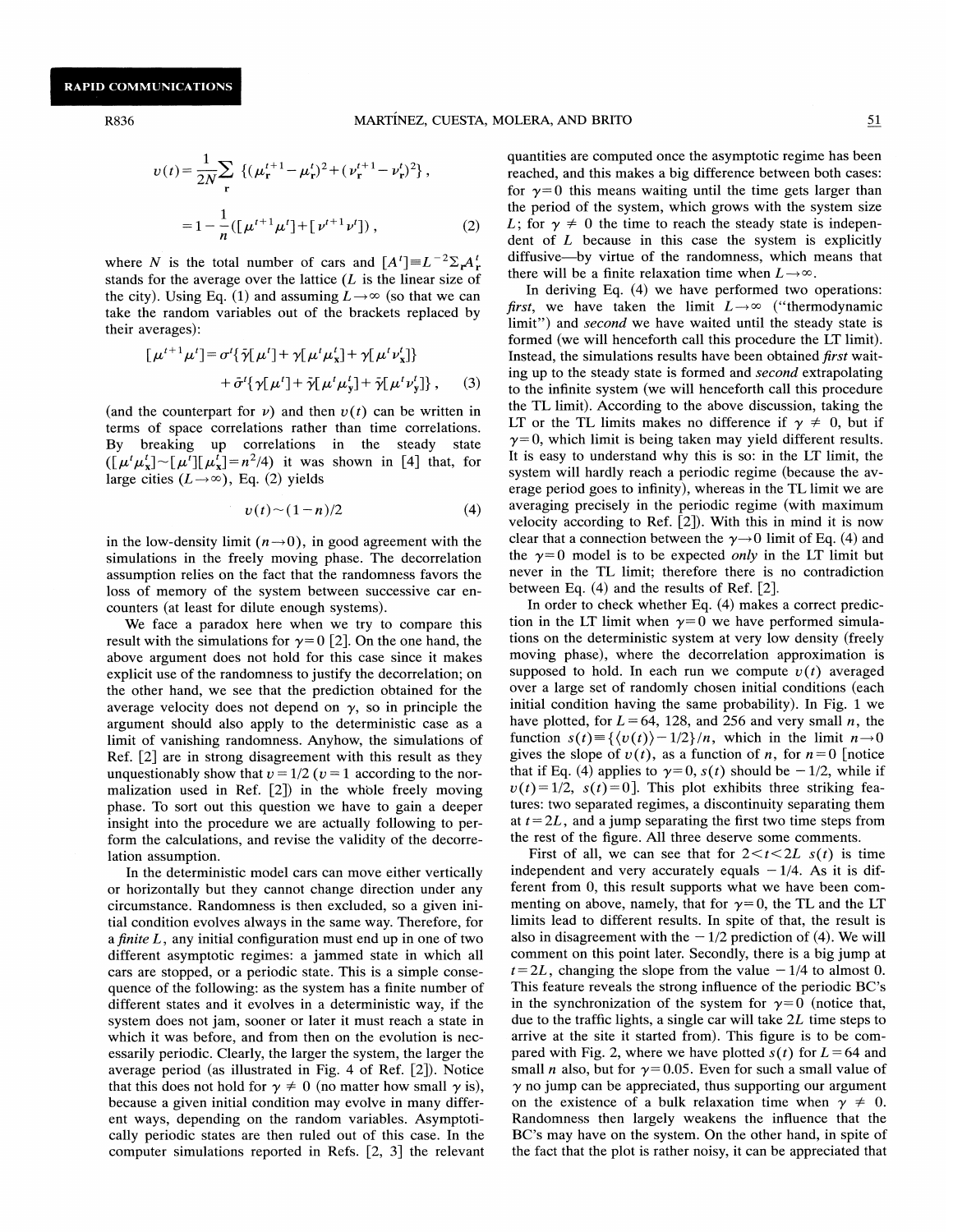

FIG. 1. Plot of  $s(t) = [v(t) - 1/2]/n$  as a function of t for three system sizes,  $L$ , averaged over initial configurations randomly chosen with equal probability (10<sup>6</sup> for  $L = 64$ , 10<sup>5</sup> for  $L = 128$ , and  $2.5 \times 10^4$  for  $L = 256$ , for the deterministic system ( $\gamma = 0$ ) at density  $n = 10^{-3}$ . The inset shows the same plot at very short times.

the slope has an average value clearly lower than  $-1/4$ (around  $-0.32$ ), but still higher than  $-1/2$ . As we have said, we will come back to this point later on.

We have performed the same analysis for slightly larger densities. The results appear in Fig. 3, where we have plotted  $s(t)$  for  $\gamma=0$ , a couple of values of *n*, and three system sizes. We again observe the same three features as in Fig. 1, but this time there is a size-independent transient for  $2 < t$  $\leq$  2L rather than a steady state [for  $t > 2L$  the behavior is different for each size and  $s(t)$  eventually reaches the limit  $s(t)=0$ ]. The coincidence of this transient regime for all sizes makes it clear that it can only depend on bulk properties of the system, and accordingly disappears once the BC's come into play. Unfortunately, the slow decay of this transient makes the LT limit numerically accessible only at ex-



FIG. 2. Plot of  $s(t)$  for  $L = 64$ ,  $n = 3 \times 10^{-3}$ , and  $\gamma = 0.05$ . Notice the absence of any jump at  $t=2L$ . The inset shows  $s(t)$  for  $\gamma=0$ ,  $n = 1.5 \times 10^{-3}$  and  $L = 64$ , for a run performed with the "entangled" boundary conditions. Averages are performed over  $10^6$ initial configurations.



FIG. 3. Same as Fig. 1 for two larger densities:  $n = 10^{-2}$  (dashed lines) and  $n=5\times10^{-\frac{5}{2}}$  (solid lines). The latter are shifted 0.1 units up. The dotted line (the lowest curve in the figure) shows the same as Fig. 2 for  $n = 10^{-2}$ .

tremely low densities. At higher densities we cannot determine from these data what the limit of  $s(t)$  is or whether it coincides with the TL limit  $[s(t)=0]$ . In contrast, the results for  $\gamma$ = 0.05 (also shown in Fig. 3) exhibit no difference with respect to Fig. 2 at all.

Let us return now to the discrepancies between the slopes measured from Figs. 1 and 2 and the value  $s(t) = -1/2$  given by (4). To clarify what is going on we need to be more careful in the analysis. For  $y=0$ , we can trace back the argument that led to Eq. (4) in order to see what is wrong in the decorrelation assumption: remember that the evolution is such that a car does not move if the site it wants to move to is occupied by another car *at the same time step*. This means that if, at time t, we have  $\mu$ -type cars (which move only vertically) at sites  $\bf{r}$  and  $\bf{r} + \bf{y}$ , at the next time step at which traffic lights allow vertical movement, the car at  $r+y$  will move to  $r+2y$ , while the car at r will remain there. In successive time steps both cars will move, maintaining that separation between them. This situation will last until a third car comes into play. It is clear that the lower the density, the less probable are these three-car encounters, so in the  $n \rightarrow 0$ limit,  $[\mu^t \mu^t_{\mathbf{v}}]$  ~ 0, and similarly  $[\nu^t \nu^t_{\mathbf{x}}]$  ~ 0. For  $\gamma=0$  (and  $L \rightarrow \infty$ ) Eq. (3) and its counterpart become

$$
\begin{aligned} \left[ \mu^{t+1} \mu^t \right] &\sim \sigma^t \frac{n}{2} + \bar{\sigma}^t \{ \left[ \mu^t \mu_y^t \right] + \left[ \mu^t \nu_y^t \right] \}, \\ \left[ \nu^{t+1} \nu^t \right] &\sim \bar{\sigma}^t \frac{n}{2} + \sigma^t \{ \left[ \nu^t \nu_x^t \right] + \left[ \nu^t \mu_x^t \right] \}, \end{aligned}
$$

with the result we have just obtained and maintaining the decorrelation assumption for the other two correlations, this couple of equations together with Eq. (2) lead to the expression (in the limit  $n\rightarrow 0$ )  $v \sim (2-n)/4$ , now in perfect agreement with Fig. 1. By the way, the above argument does not hold for the first two time steps (while the above synchronization mechanism is taking over) because the initial configurations are chosen at random with equal probability and this gives as a result that all correlations have the same value,  $n^2/4$ . As we have seen in the beginning, this unavoidably